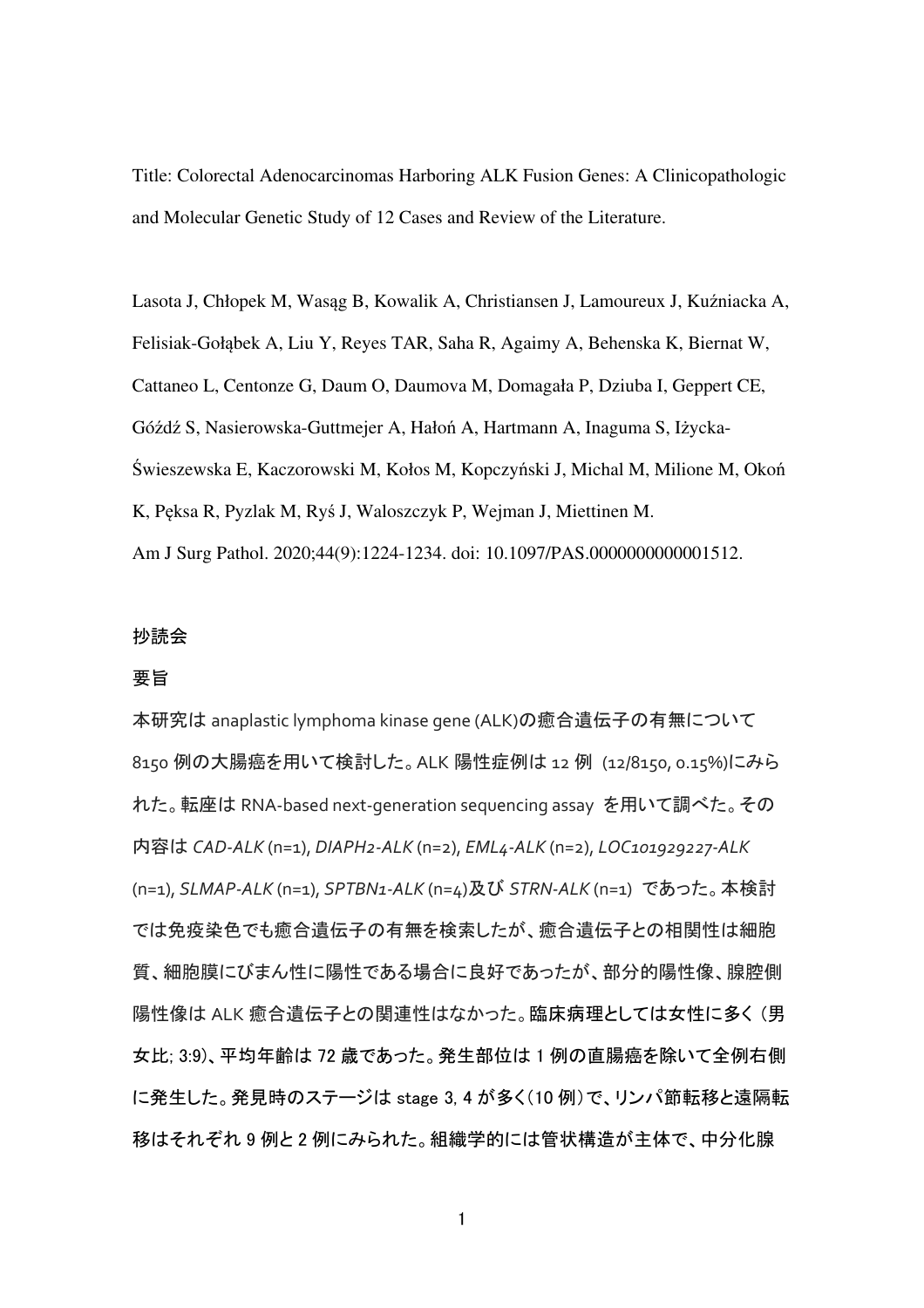癌が半数であった(6 例)。低分化腺癌も 4 例にみられた (管状構造型 2 例、髄様型 2例)。粘液癌も 1 例にみられた。Tumor-infiltrating lymphocytes (TILs) は 9 例に認 められた。DNA mismatch repair-deficient 型 ((ミスマッチ修復遺伝子産物の免疫染 色で検索)は 10 例であったが、過去の報告では MMR-proficient 型であったとする報 告もある (9/16; 56%) (この報告は MMR-deficient のみを調べたもの)。また PDL-1 が 4 例に陽性であった。免疫組織学的には cdx2 が陽性であるが、CK20 と MUC2 は陰 性であった。CK7 は部分的に 5 例に陽性であった。予後は 4 例が 3 年以内に死亡し たが、7 例は生存していた (1-8 年間の経過観察中)。*BRAR* と *KRAS* 遺伝子変異は全 例で陰性で、PI3K-AKT/MTOR pathway に所属する遺伝子の変異も検出されなかった (*AKT, MTOR, PIK3CA, TSC*)。しかし *PTEN* の機能喪失性変異が 1 例にみられた。*TP53* 変異を含む p53 過剰発現が 9 例に検出された。ALK 癒合遺伝子は DNA mismatch repair-deficient 型の一部の癌にみられる分子異常であった。

#### Take Home Message

- ALK の癒合遺伝子について 8150 例の大腸癌を用いて検討した。ALK 陽性症例 は 12 例 (12/8150, 0.15%)にみられた.
- ✔ ALK 癒合遺伝子異常は右側に好発した.
- 組織学的には管状構造を示す癌が主体で、髄様型、粘液癌も一部にみられた。 TIL は 9 例に認められた.
- ✔ 細胞質、細胞膜にびまん性に癒合遺伝子の発現陽性である場合には転座と送 還していた.
- ✔ 本症は DNA mismatch repair-deficient 型がほとんどであった. PDL-1 発現は 4 例にみられた。免疫組織学的には cdx2 が陽性であるが、CK20 と MUC2 は陰性 であった.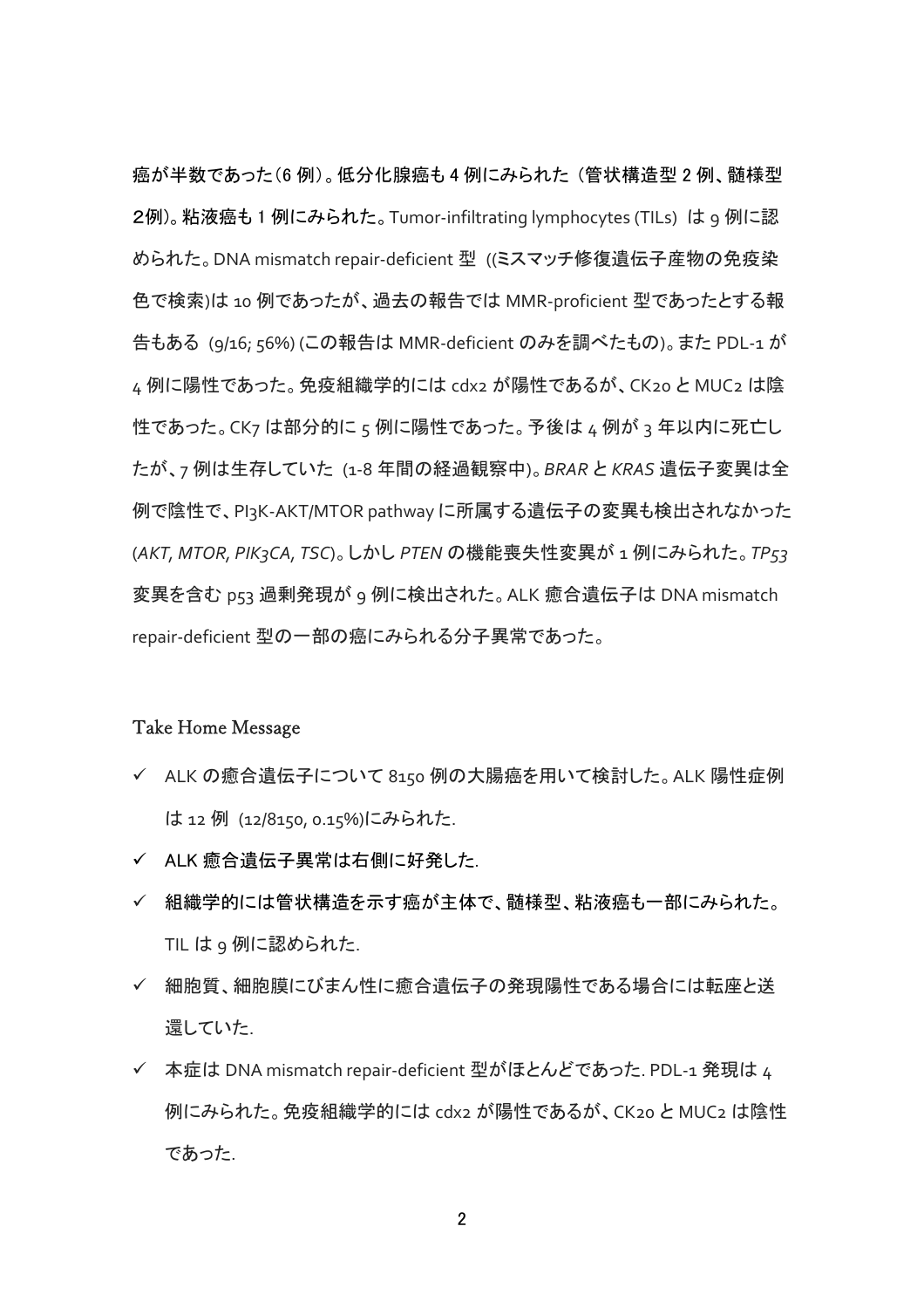- √ 予後は比較的不良.
- ✔ BRAF、KRAS 変異は検出されないが、p53 関連異常がみられた.



## FIGURE 1:

Example of diffuse ALK immunoreactivity in CRCs. Strong membrane staining for ALK in case 1 with a SPTBN1-ALK fusion (A); strong cytoplasmic ALK staining in case 6 with a DIAPH2-ALK fusion (B); moderate cytoplasmic ALK staining in case 8 with an EML4-ALK fusion (C); weak cytoplasmic ALK staining in case 9 with a LOC101929227-ALK fusion (D).



## FIGURE 2:

Example of focal (A) and luminal (B) ALK immunoreactivity in ALK fusion–negative colon carcinomas.